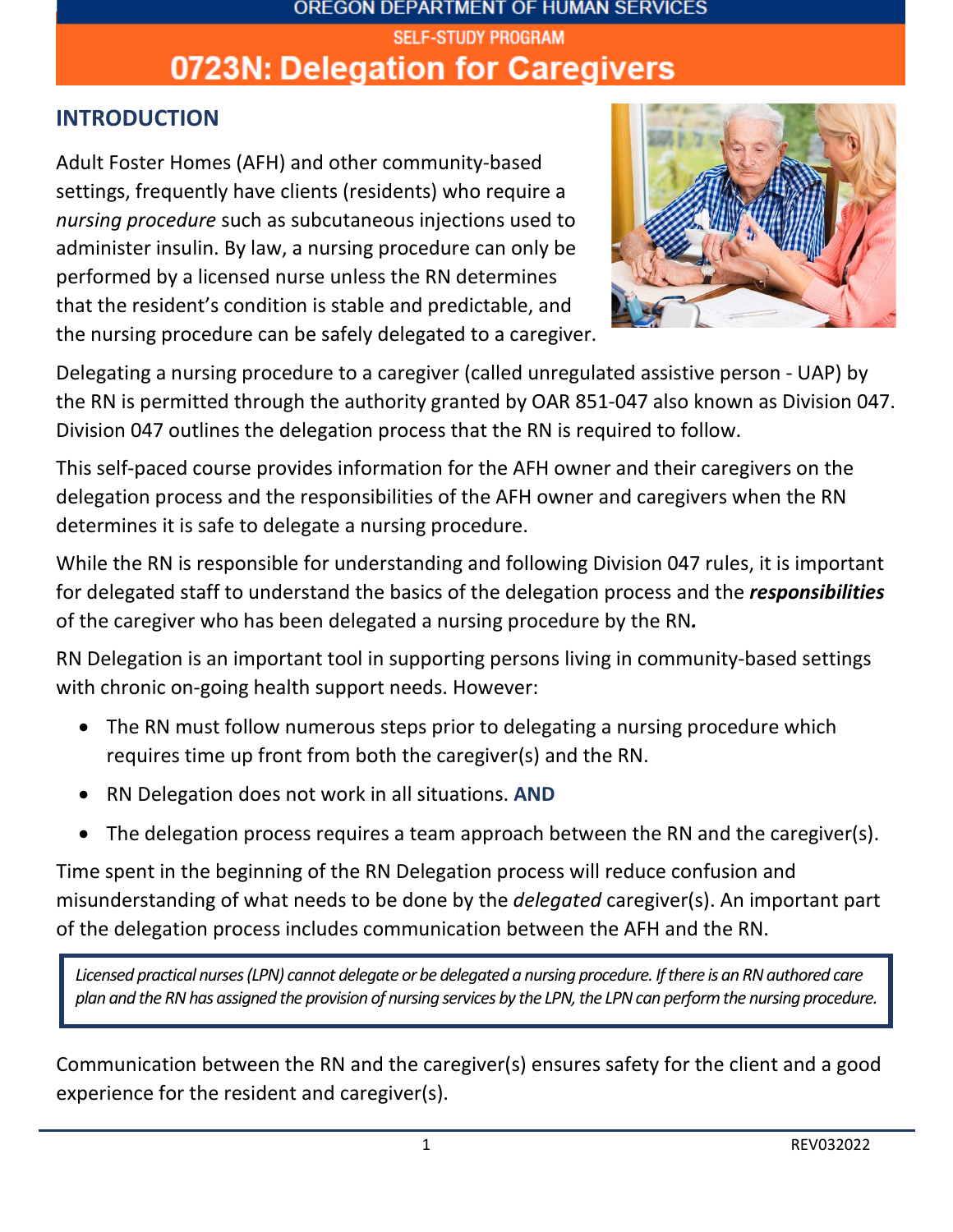### **WHAT IS RN DELEGATION?**

RN Delegation is a legally defined process that allows a RN to authorize a non-licensed caregiver to perform a nursing procedure for a client (resident) without the RN being present each time the procedure is performed. The Oregon Board of Nursing (OSBN) grants the authority to the RN to delegate nursing procedure through the Oregon Nurse Practice Act.

#### **WHEN CAN DELEGATION OCCUR?**

The only time a nursing procedure can be delegated is when the RN has determined it is safe and all required components of the nursing process have been met such as:

- The RN has experience with RN Delegation and the nursing procedure to be delegated.
- The resident's chronic condition is stable and predictable.
- The nursing procedure can be safely delegated.
- The caregiver is willing and able to perform the nursing procedure. *AND*
- The setting and conditions are appropriate to perform the nursing procedure.

**The RN** is the only person who has the legal authority to determine if the delegation of a nursing procedure can safely occur for a resident. *The resident's healthcare practitioner has no authority to determine if a medical treatment can be delegated by the RN.*

#### **RN DELEGATION PROCESS**

The delegation process begins with the RN:

- Reviewing the medical orders to ensure the order for the nursing procedure is safe to delegate.
- Assessing the resident to ensure their condition is stable and predictable. The assessment process includes reviewing the medical history of the resident.
- Evaluating the ability and willingness of the caregiver to perform the nursing procedure.
- Evaluating the safety of the setting to ensure the procedure is appropriate for the setting. **AND**
- Determining if the RN has the time to properly supervise the delegation.
- Once the RN determines that the medical order is a nursing procedure, the client is stable and predictable, the caregiver is able and willing to perform the nursing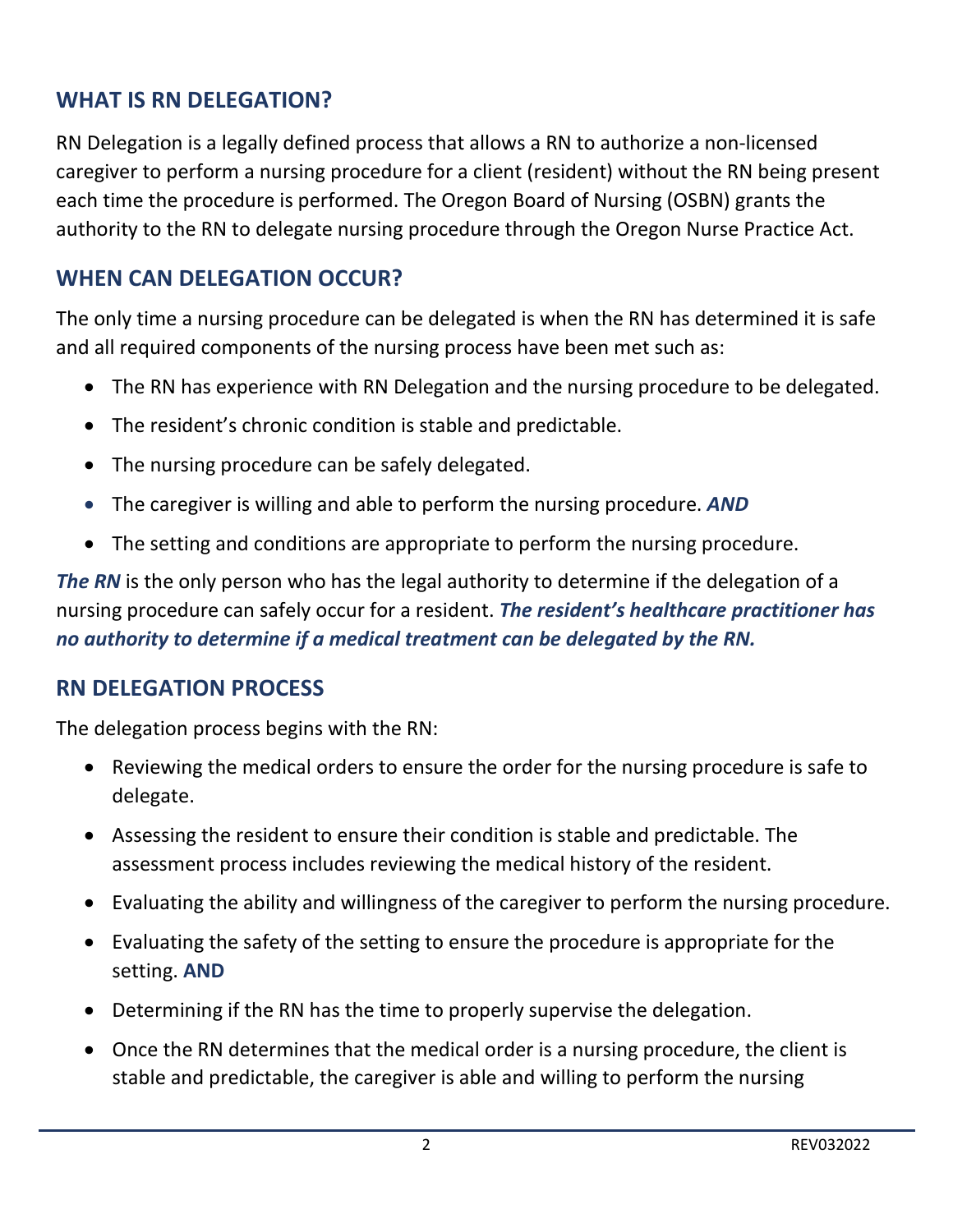procedure and it is safe in the setting where the nursing procedure will be performed then the RN begins the process of delegating the nursing procedure to the caregiver.

- The process for delegating a nursing procedure is between the caregiver and the resident for each nursing procedure. The RN is responsible for the ensuring the delegation process is completed for *each* caregiver who will be performing a nursing procedure for a resident. What this means is:
- When there is more than one caregiver expected to perform the nursing procedure for the resident, then the RN must go through the entire delegation process for each caregiver.
- When there are multiple residents with similar medical orders such as insulin injections, then the RN must go through the entire delegation process for each caregiver *and* each resident.

The RN may choose to teach several caregivers about the resident's condition and general information about the nursing procedure at the same time. However, for delegation to occur, the RN must teach the step-by-step performance of the nursing procedure to each caregiver *individually*. Additionally, the RN must observe and evaluate each individual caregiver's performance of the nursing procedure from start to finish for each resident.

Depending on the nursing procedure and when the nursing procedure is scheduled, this may mean the RN will need to return several times to complete the delegation process when there are multiple caregivers.

# **WHAT NURSING PROCEDURE MAY BE SAFE TO DELEGATE?**

There is no specific list of what nursing procedures can be delegated. It is the RN's responsibility to determine if the order is a *nursing procedure* and if it is *safe* to delegate. Although there is no list identified in Division 047, there are some common nursing procedures delegated in community-based settings, which include:

- Routine subcutaneous injections. For example, when administering insulin.
- Providing nutrition, oral medications, and fluid through a gastrostomy tube (g-tube) or other feeding tubes.
- Routine trach care and oral suctioning.
- Peritoneal dialysis (also known as home dialysis).
- Straight catherization for urinary retention.
- Digital (manual) stimulation.

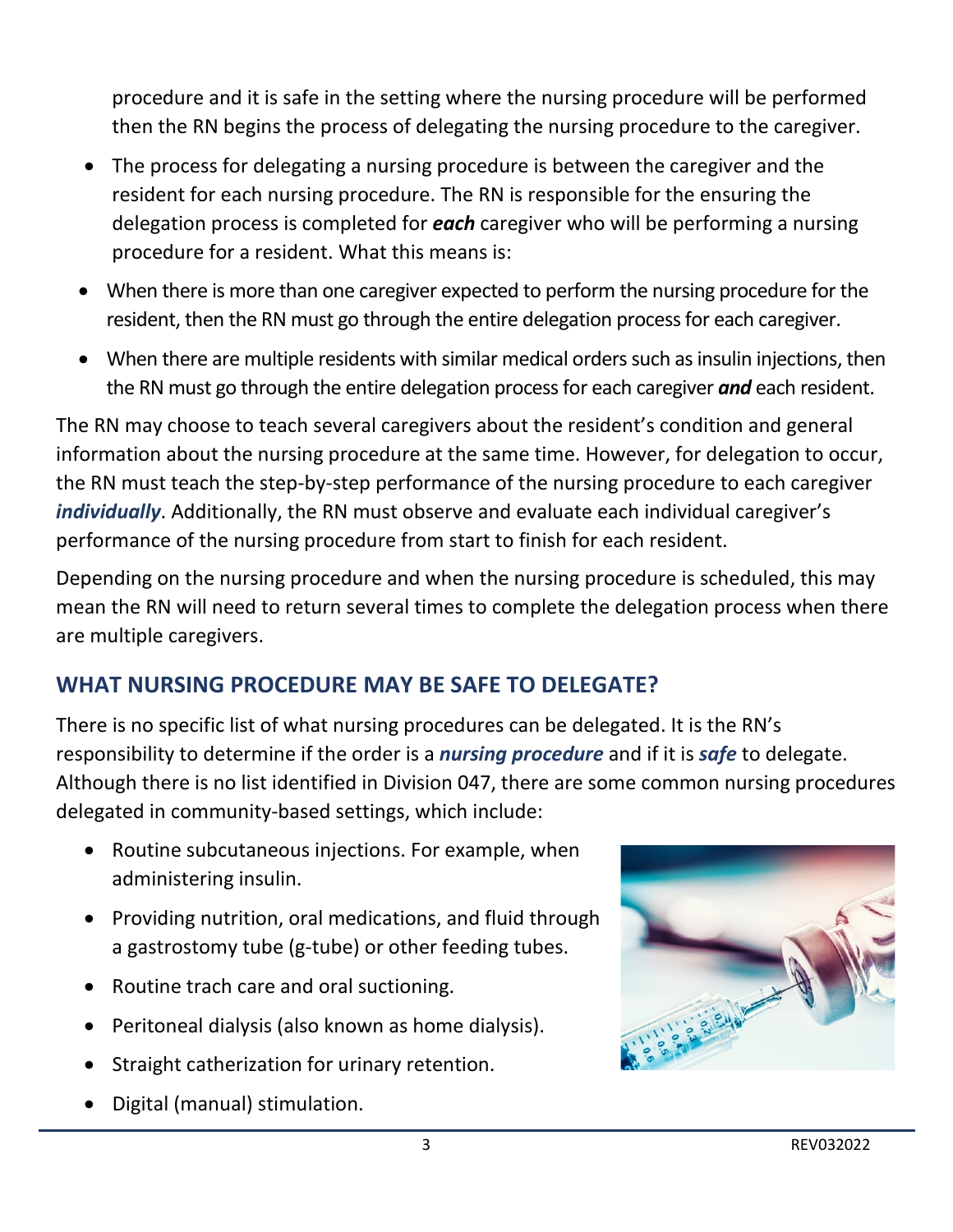There may be other nursing procedures that are appropriate for delegation. The RN will be able to evaluate the procedure to determine if it is a nursing procedure and can be safely delegated.

In some cases, the RN may determine a common nursing procedure cannot be delegated for a particular situation. We will cover more later for situations that may not be appropriate to delegate.

## **WHAT CANNOT BE DELEGATED?**

- The RN cannot delegate assessment, evaluation or decision making. Only the performance of the nursing procedure can be delegated. Any assessment needed before, during or following the performance of the nursing procedure would prohibit the RN from delegating the nursing procedure.
- The RN cannot delegate any nursing procedure when the resident's condition is unstable or unpredictable.
- RN Delegation is limited to known chronic conditions. This means that the RN may not legally be able to delegate a nursing procedure when the resident is being discharged from a hospital/nursing facility with a new condition and new nursing procedure.
- The RN cannot delegate a nursing procedure without current valid medical orders and/or if all the necessary supplies and equipment is not available.
- A RN cannot delegate the administration of intramuscular (IM) injections.

If the medication is glucagon or an epi-pen, then the RN will *teach* you how to administer, but *you will not demonstrate on the resident* as the medication can only be given in an emergency. This is not delegation but teaching. The RN must follow the OARs for teaching for the administration of life saving medications. Only medications identified in Oregon Revised Statute (ORS) 433.800 through .830 are considered lifesaving medications.

• Intravenous (IV's) administration *unless* the RN is an employee of Home Health or Hospice. This includes any flushing of central lines or peripheral lines that are placed in a vein. A resident that receives ongoing kidney dialysis will have a peripheral line. *Dressing changes are not considered a nursing procedure and can be taught.* **NOTE: Adult Foster Home (AFH) rules may restrict what nursing procedures can be delegated in the AFH setting.**

\*How the medication is given is the delegated nursing procedure not the medication being administered. Information about the medication is included in the delegation process.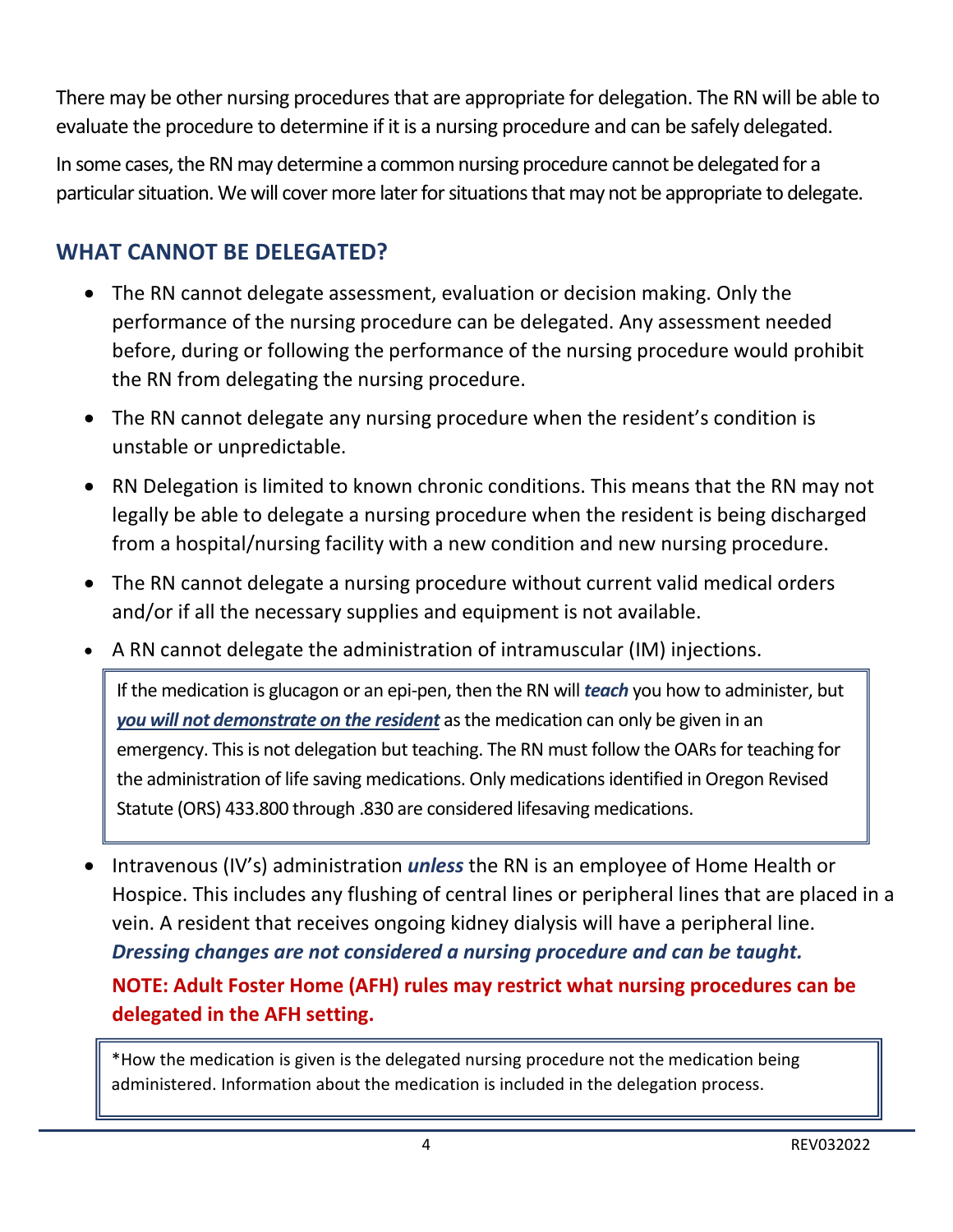## **TASKS THAT ARE TAUGHT NOT DELEGATED**

There are tasks that may require some training and education but do not require delegation since they are not nursing procedures.

- Administering non-injectable medications may require the RN to teach the caregiver on how to administer properly, but they are not nursing procedures and therefore do not require the RN to delegate. Non-injectable medications include:
	- o Orally taken by mouth and swallowed.
	- o Sublingual placed under the tongue to dissolve and is not swallowed.
	- o Buccally between the gums and cheek to dissolve and is not swallowed.
	- $\circ$  Rectally or vaginally medication inserted in the rectum or vagina.
	- $\circ$  Ocular placed in the eye.
	- $\circ$  Otic placed in the ear.
	- o Nasally sprayed into the nose and absorbed through the nasal membranes.
	- $\circ$  Inhalation breathed into the lungs, usually through the or mouth and nose (by nebulization).
	- $\circ$  Topical applied to the skin.
	- $\circ$  Transdermal delivered through the skin by a patch.
- Activities of Daily Living (ADLs) such as peri-care, positioning or transferring.
- Use of Hoyer Lift or other type of transfer equipment.
- Maintenance of catheter tubes or emptying collection bags such as urinary catheter foley bags.
- Point in time testing such as:
	- o INR (international normalized ratio) tests for residents taking coumadin or other blood thinners.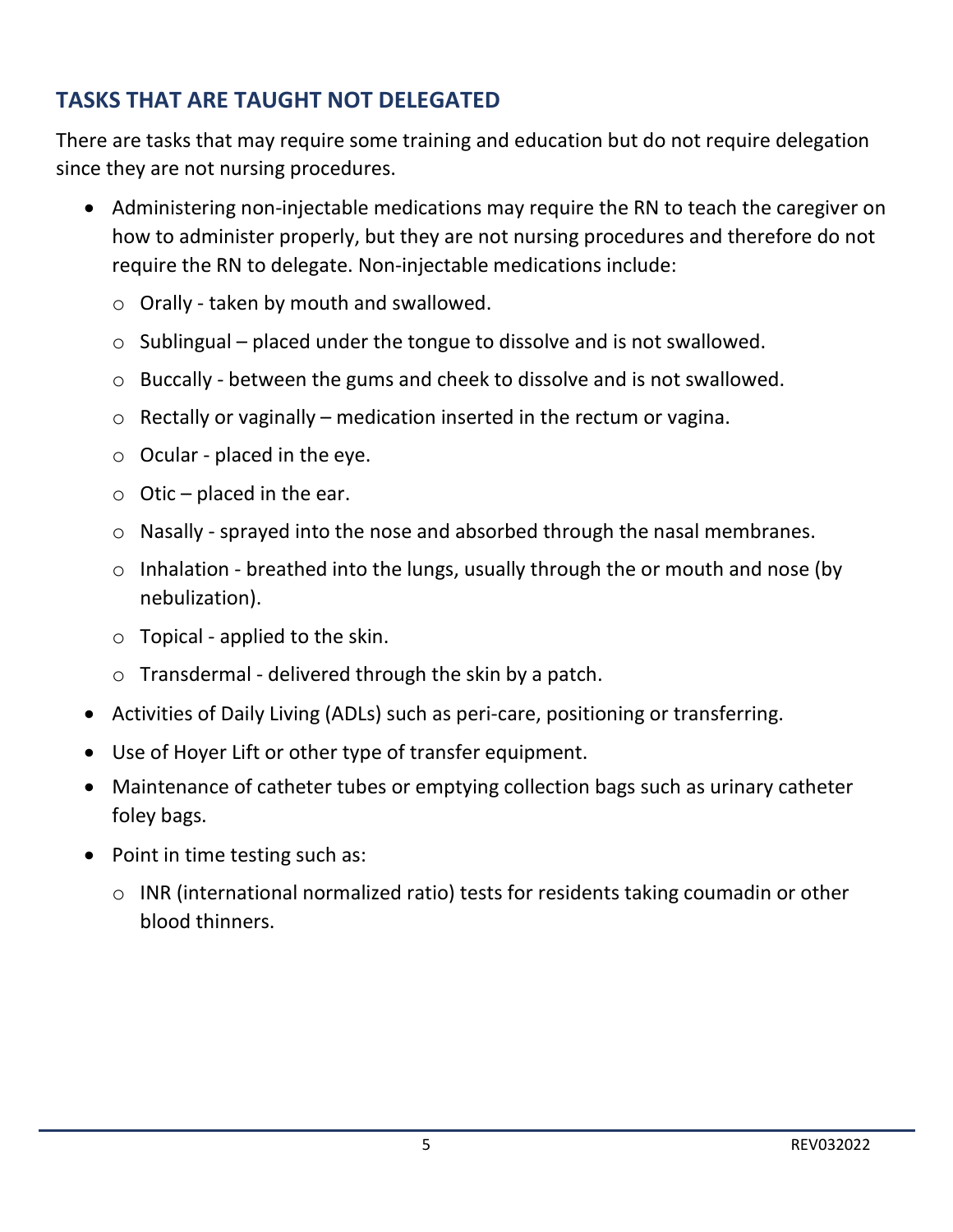o CBG (capillary blood glucose also known as blood sugar testing) testing when the resident takes oral medications for their diabetes and does not have insulin orders. If there are insulin orders, then the CBG testing is part of the delegation of the subcutaneous injections of the insulin.



- o Urinary ketone testing strips.
- Oxygen Administration.
- Pulse Oximeter Placement and Monitoring.
- Continuous Positive Airway Pressure (CPAP).

#### **DELEGATION TEACHING**

The RN has much to teach the caregiver about the nursing procedure before delegation can occur. Here is a list of what the RN must teach about the nursing procedure that will be performed by the caregiver:

- Basic information about the resident's chronic condition including why the resident needs a particular nursing procedure performed.
- Any potential risks associated with the nursing procedure and possible side effects or adverse reactions the resident may experience while performing the nursing procedure.
- What signs and symptoms to look for and any needed action or intervention.
- What the caregiver needs to document and how to document the nursing procedure that is delegated.
- How to perform the task. The RN must:
	- $\circ$  Observe the caregiver performing the nursing procedure from start to finish. While the RN can provide teaching about the nursing procedure to several caregivers at one time, the RN must observe each caregiver perform the nursing procedure from start to finish on the resident.
- Provide clear written step-by-step instructions including when to call:
	- o The RN who has delegated the nursing task. *The RN is not on call for emergencies but should be called when there is a change in the resident's medical orders or condition for the nursing procedure*.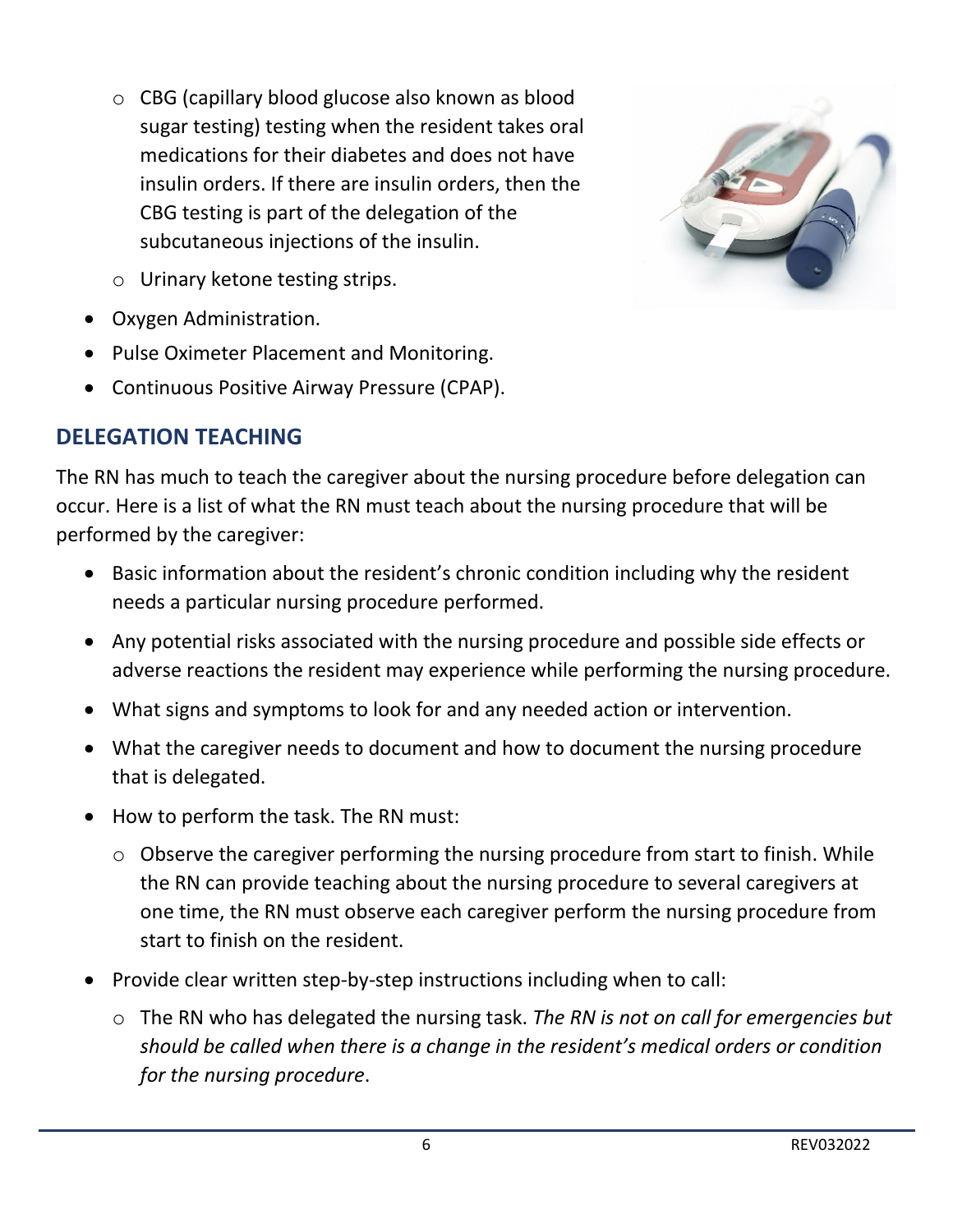- o The resident's medical practitioner. **AND**
- $O$  9-1-1.
- Document in the resident's record each caregiver the RN has authorized to
	- o Perform the nursing task.
	- o Provide a nursing plan of care that identifies the delegation and when the RN will return to review the delegation.
- Instruct the caregiver:
	- $\circ$  That they must use the step-by-step instructions every time they perform the nursing procedure.
	- o That they cannot perform the nursing procedure on other resident's unless they have been delegated or train other caregivers to perform the nursing procedure. *A delegation is not transferable to other caregivers or other residents.*

# **SUPERVISION OF A NURSING DELEGATION**

After a nursing procedure has been delegated the RN has ongoing supervision responsibilities for each delegated nursing  $\Omega$ procedure. Supervision of RN Delegation is limited to the delegated task and is not general supervision of the caregiver(s).

Division 047 has *minimum* requirements for the how frequency the RN must review and reauthorize the delegated nursing procedure:

- After the initial (new) delegation, the RN must evaluate the caregiver and resident within 60 days from the date the nursing procedure was first delegated to the caregiver.
- Thereafter the RN is required to evaluate the caregiver and resident no less than every 180 days from the last RN reauthorization of the delegation.

The RN may decide to evaluate the caregiver more frequently. The decision to review more frequently is based on the complexity of the nursing procedure, the skill and confidence of the caregiver and the stability of the resident's condition.

Frequency of the RNs supervision visits should be documented in the nursing care plan. In addition, if the resident's needs have changed or medical orders have changed, then the RN may need to return and review the delegation to assure it is still appropriate or make any necessary changes to the instructions.

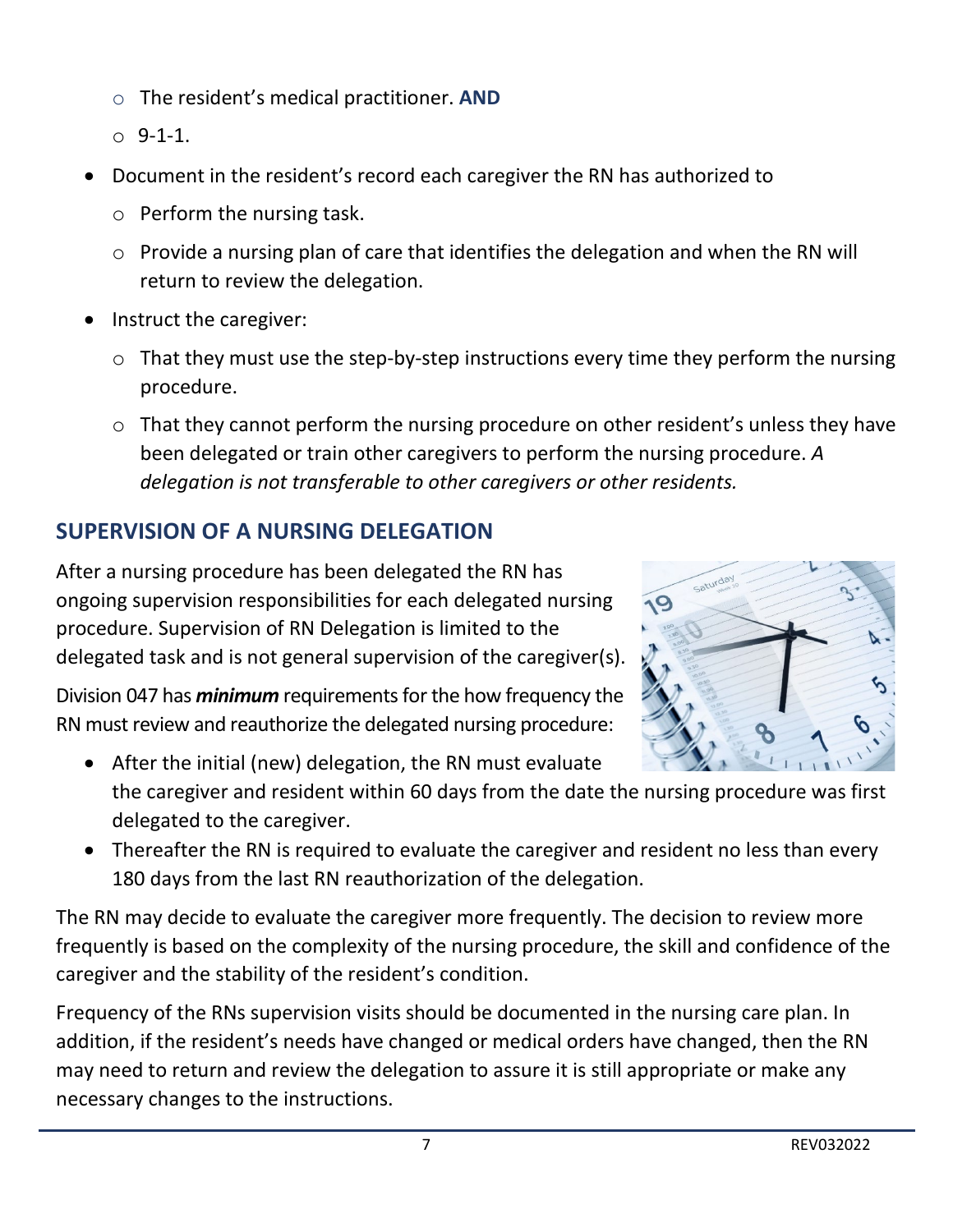When the RN returns to the AFH for the supervision visit the RN will be:

- Reviewing current orders
- Assessing the current condition of the resident
- Reviewing the procedures and written directions established
- Reviewing the Medication Administration Record (MAR) and other documentation related to the nursing procedure.
- Reviewing the documentation to determine that the written instructions are being followed.
- Observing each individual care giver(s) who the RN delegated to perform the nursing procedure from start to finish.

A common complaint that Oregon Department of Human Services (ODHS) hears is the RN comes to the AFH during busy times such as meals or during the morning. If the delegated nursing procedure is scheduled during a busy time the RN must visit during the time the nursing procedure will be performed.

## **RESPONSIBILITY OF THE DELEGATED CAREGIVER**

The AFH owner and their delegated caregivers have responsibilities for all delegated nursing procedures for the resident's living in the AFH. Having a nursing procedure delegated is a privilege and carries many responsibilities. The RN is responsible for the delegation which requires ongoing communication between the RN and AFH. Listed below are some of the responsibilities of the AFH and/or the delegated caregiver:

- It is your responsibility to talk with the RN if you are unable to read their handwriting, if any of the instructions are unclear, or if the instructions do not match what was taught by the RN.
- Anytime there is an order for a procedure that may require RN delegation *before* the resident is admitted, you must:
	- o Contact the resident's case manager for a referral to a Long-term Care Community Nurse (LTCCN) if client is Medicaid eligible. OR
	- $\circ$  If the resident is private pay, contact your RN consultant or the RN that you have a contract with to delegate nursing services.
	- o This should be part of your screening process *prior*to admitting a resident to your AFH.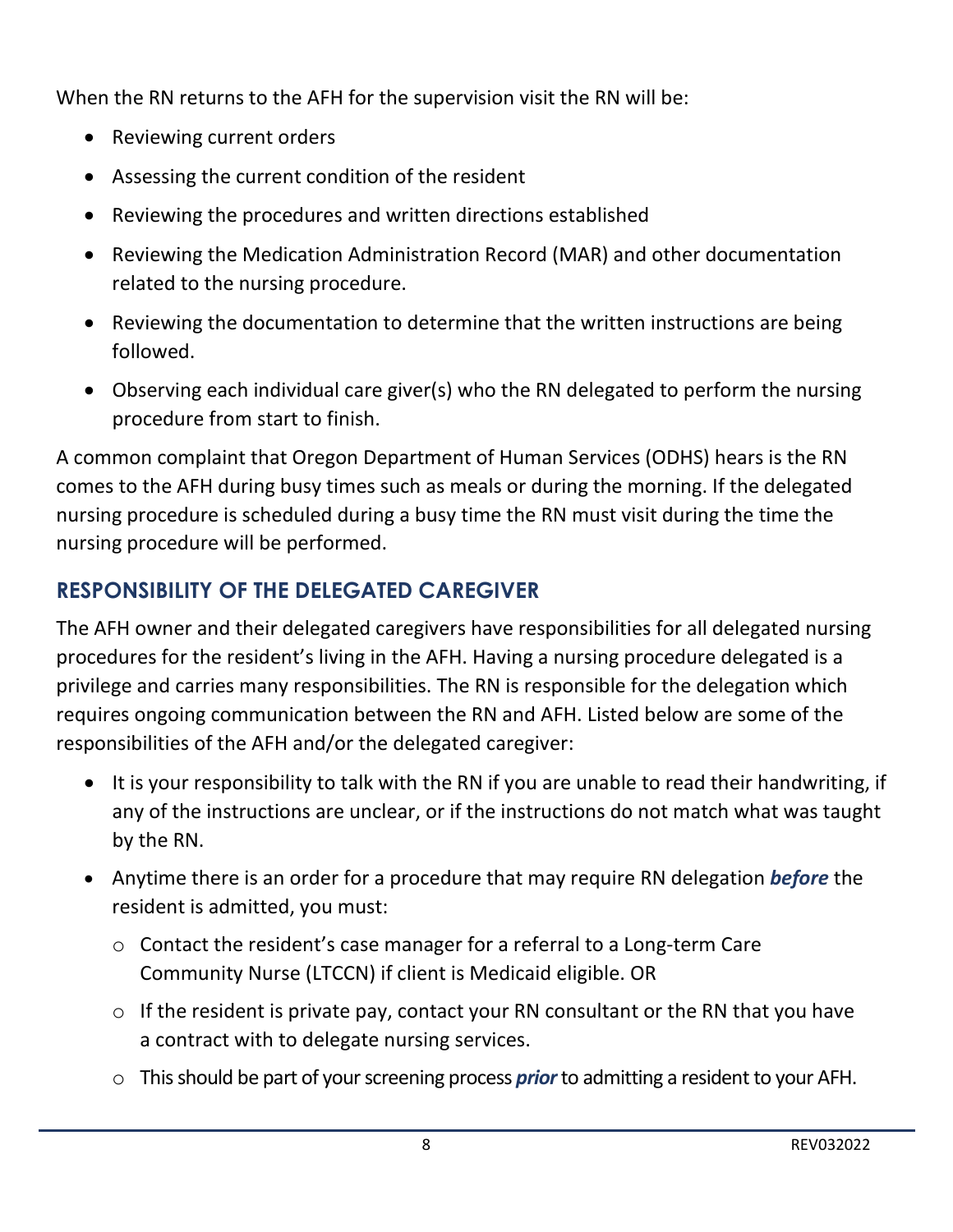- A week prior to supervision visits to schedule with the RN and ensure the delegated staff are scheduled to work on the day the RN will be at the AFH.
- Ensure all the necessary supplies and equipment (e.g., syringes, feeding pump or medication) are available *before* the RN is scheduled to visit your AFH. For example, the RN cannot delegate the administration of insulin if the insulin hasn't been delivered, or tube feedings if the tube feeding pump hasn't been delivered, or if there are no current medical orders.
- Allowing the RN access to the AFH to conduct an evaluation. RNs must have access during the time the nursing procedure is scheduled to be performed.
- Ensure all delegated staff follow the RN's written step-by-step instructions every time the delegated nursing procedure is performed.
- The AFH owner/licensee or the caregivers do not teach other caregivers on how to perform the nursing procedure. Delegations are not transferable.
- If a caregiver has trouble with performing the nursing procedure the RN must be notified. The RN is responsible for providing additional training as needed.
- Document in the resident' narrative, MAR, and/or resident's care plan as directed by the RN or required by the AFH OARs.
- Contact the RN as directed by the RN in the step-by-step instructions.
- Documentation for the delegation must be kept in the resident records and is easily accessed.
- Contact the RN immediately:
	- o When there are *any* changes with the resident's health or when there are changes to the medical orders.
	- o Any time you have concerns about the delegated nursing procedure.
	- o When the resident goes to the emergency room. The RN will determine, after assessing the client and situation, if there is a need to make any changes to the delegation and the delegation instructions.
	- o When the AFH is notified that the hospital is planning on discharging the resident back to the AFH.
	- o When a caregiver is unable to follow the instructions or perform the procedure as expected or fails to document as instructed.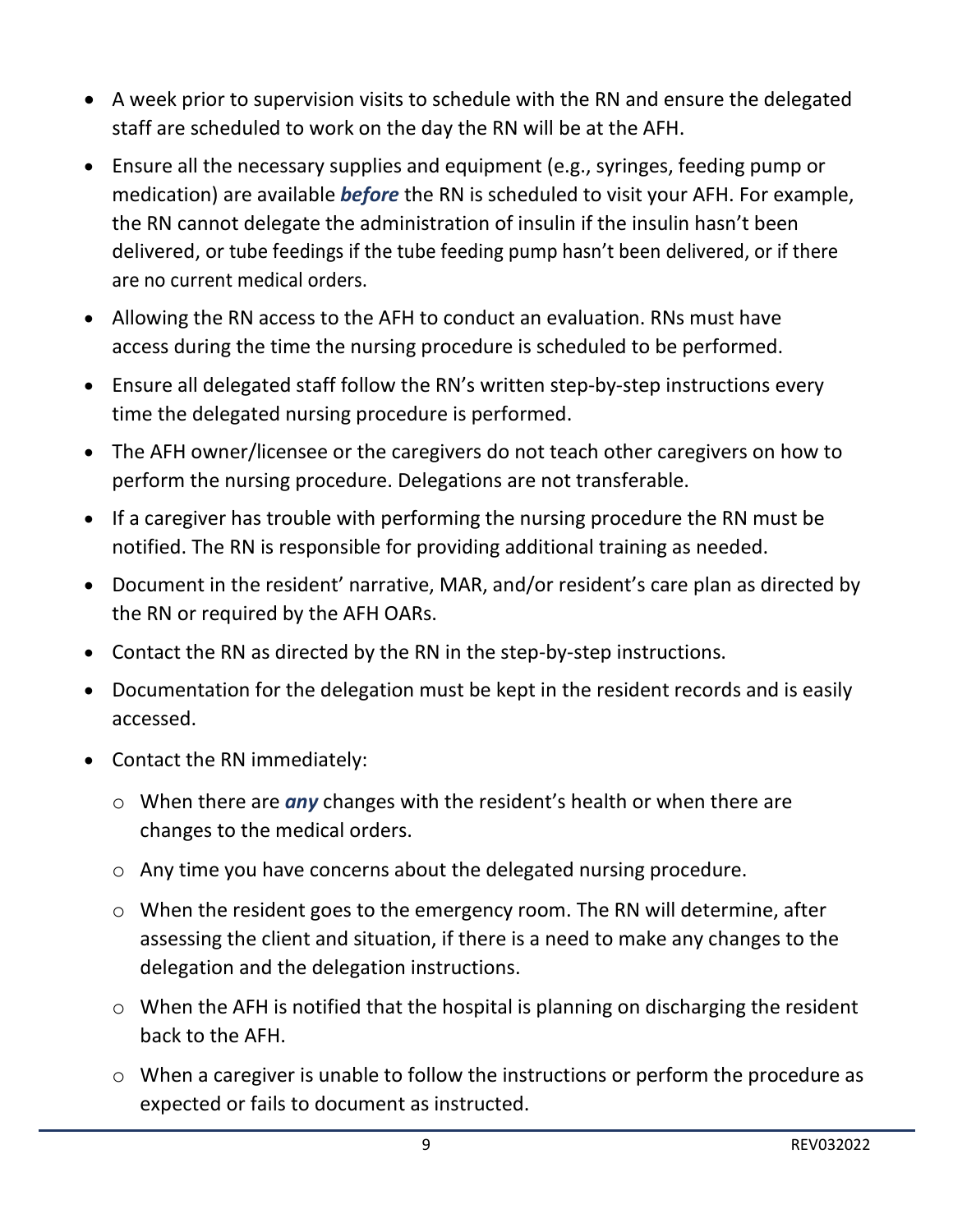- Anytime the resident has been hospitalized, regardless of the reason, and again when the resident is to be discharged. The RN may need to adjust instructions and must ensure the resident remains stable and predictable. Depending on the length of time in the hospital the RN may need to return to the AFH and re-delegate the nursing procedure.
- Step-by-step instructions:
	- o If they were not left at the AFH.
	- o When there are any questions regarding the instructions.
	- o If any delegated staff is unable to read or follow the instructions.
	- $\circ$  If you believe there is missing information.
- If you have concerns about a delegated caregiver's ability to perform the delegated nursing procedure.
- When a caregiver is no longer working in the AFH for *any reason*.

If the RN does not leave documentation contact the RN. If the RN does not comply, then the owner/licensee must contact the AFH licensor or the resident's case manager.

The RN is responsible for the documentation and any forms they choose to use for the delegated procedure. It is not the responsibility of the Board of Nursing, ODHS or the AFH to provide "delegation forms".

## **WHEN A RN RESCINDS A DELEGATION**

If *any* of the requirements for Division 047 are not met the RN cannot delegate, the nursing procedure. Additionally, Division 047 requires the RN to rescind a delegation under certain conditions. The following are some examples of when the RN is required to rescind a delegation:

- The resident's condition has changed and is no longer stable or no longer predictable.
- The medical order has changed and is more complex and no longer safe to delegate.
- There is no current, valid medical order for the nursing procedure.
- The nursing procedure is no longer needed by the resident.
- The caregiver is not able to follow through with the instructions for any reason.
- The RN is not able to provide adequate supervision of a care giver.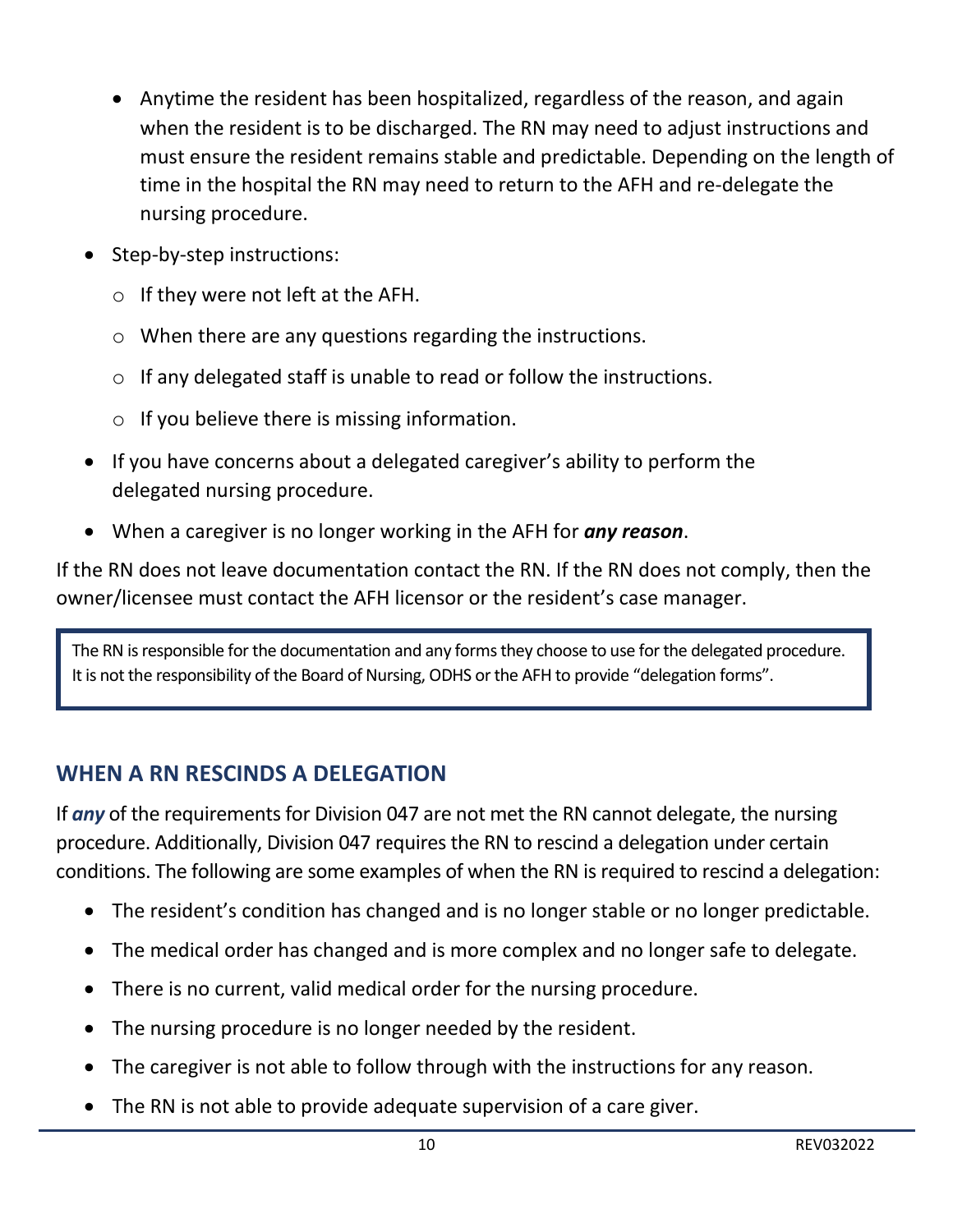- The caregiver quits or the AFH has frequent changes in caregivers and the RN is unable to evaluate new care givers in a timely fashion.
- The resident moves to another setting or dies.

No matter the reason the RN needs to rescind a delegation, it must be documented in the resident's record. Documentation needs to include the date the delegation was rescinded; the name of each caregiver for whom the delegation was rescinded; and the reason(s) why the RN needed to rescind the delegation.

## **TRANSFER OF RN DELEGATION**

The transfer of RN Delegation from one RN to another still requires the same process for the RN that is taking over the responsibility of the delegation for the RN that will no longer be involved with the delegation. Transfer of delegation cannot occur if the RN who had delegated nursing procedures to AFH staff is no longer available. It is the outgoing and incoming RN's responsibility to know and understand how to legally transfer a delegation.

## **HOME HEALTH AND HOSPICE**

A resident may be receiving home health services or is on hospice and has delegation needs for a chronic, on-going condition, such as diabetes. If you have a resident receiving home health or the resident is on hospice, you are responsible for discussing the resident's needs with each RN to determine who is doing what and when. This should all be documented in the resident's record and clearly identified in the resident's care plan. Clear communication in the beginning will assure the resident's health care needs are fully supported.

## **COMMON QUESTIONS**

**Question:** The RN delegated a nursing procedure for two of my residents but did not leave any written instructions. *What should I do?*

**Answer:** You should contact the RN *immediately*. If you do not get a response, you may need to find another RN. In this circumstance it is recommended you let your licensor know you're having trouble getting documentation from the RN.

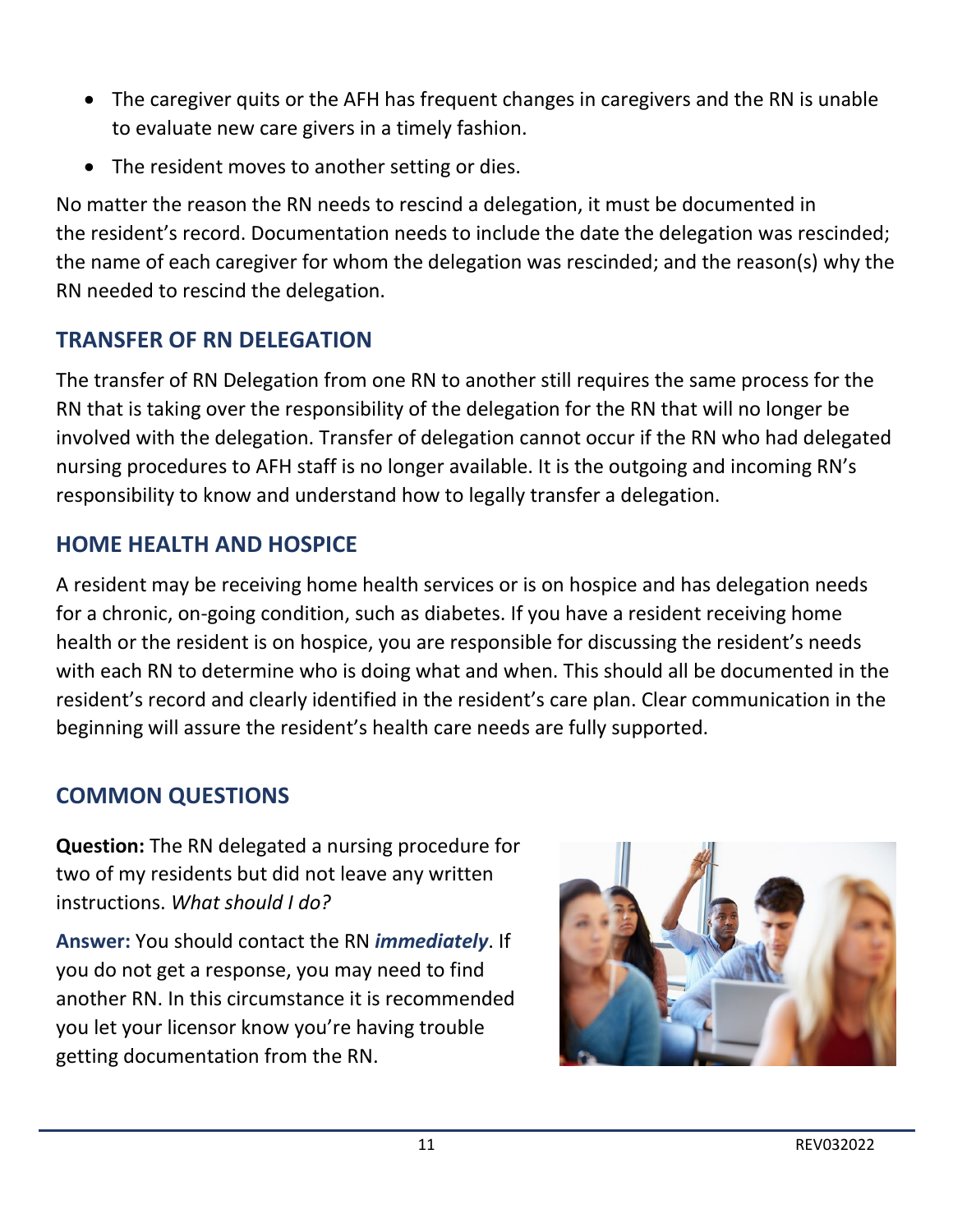**Question:** The RN who works in my home seems to spend more time on RN Delegation for the same nursing procedure than the RN for my friend's AFH. Does my RN not know what they are doing?

**Answer:** RN Delegation is a resident and caregiver specific process so no two RN Delegations, even for the same nursing procedure, will always look the same. Some situations require more time to go through the RN Delegation process. Some factors could include: the caregivers may not have as much experience, the process may require more teaching, or your resident may have more complex issues. If you are unsure what the RN is doing, ask the RN questions.

**Question:** The RN asked me if I have a form they must use for the delegation. Is there a form?

**Answer:** There is *no* universal form. It is the responsibility of the RN to provide you with all required documentation for each delegation. Some RNs have created their own forms which generally reflect the type of nursing procedure they delegate. One form does not fit all situations or style of communicating. If a RN uses a standard form the RN must customize the information to reflect the individual resident's delegation needs. If you have two residents with delegation the information about the resident and the delegation are not likely to be the same since the process is person specific.

**Question:** I have a resident who can go out into the community without a caregiver. The resident needs insulin and misses insulin injections sometimes. Can a RN still delegate insulin injections for this resident?

**Answer:** It depends on a couple of conditions:

- Are you still able to give insulin injections to the resident when the resident isn't in the community? **AND**
- Does the resident respond as expected to the insulin injections they do receive without needing emergency medical care?

If the answer is yes to both then delegation for insulin injections may still be appropriate because *you* can perform the nursing procedure frequently enough to maintain your skills and the resident's response is predictable. However, in this situation the RN must:

- Discuss with the resident why it is important to follow their diabetes care routinely and the risks of missing insulin injections; and
- Document why the insulin injections are missed; when the RN notified the resident's medical practitioner and their response; and the RNs discussion with the resident about the risks involved.

**Question:** I have a lot of experience with giving insulin injections. Why do I need a RN to delegate insulin injections?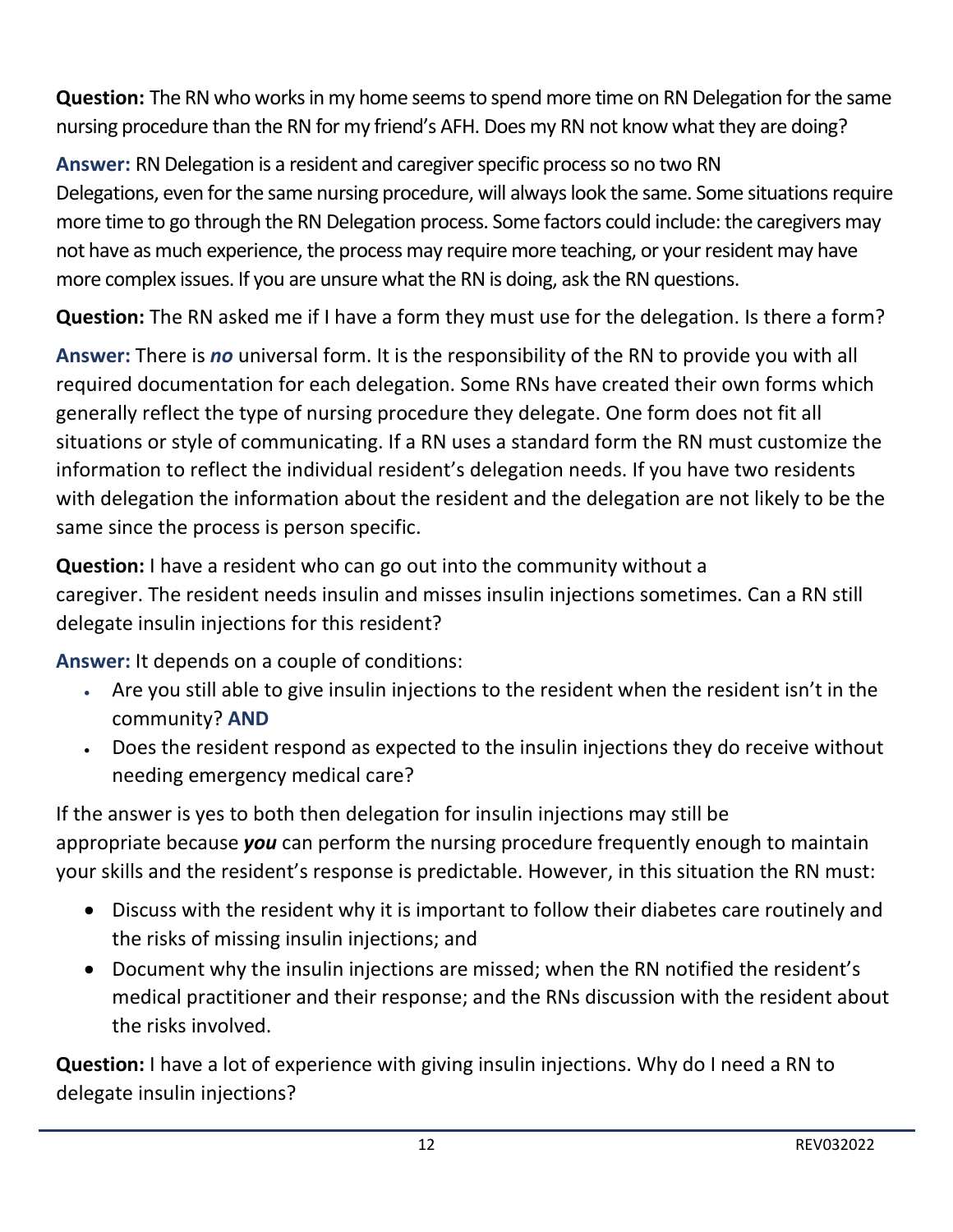**Answer:** Giving injections is a nursing procedure. If insulin injections have not been delegated, you would be practicing nursing without a license. The Oregon Board of Nursing can sanction you for practicing nursing without a license.

**Question:** I have a new caregiver coming tomorrow and I have a resident that will need insulin injections. The RN cannot come out and delegate until the following week. Is it ok for me to go ahead and teach the new caregiver to perform the nursing procedure if the RN is coming to do the RN Delegation process?

**Answer:** *No, it is not ok.* An insulin injection is a nursing procedure and requires RN Delegation for all non-licensed care givers. Here are some suggestions if there isn't a RN available immediately:

- Does the resident have a family member willing to give the insulin injections until the RN can come into the home? Family members do not need to have a nursing procedure delegated.
- Is there another RN that can do the RN Delegation?
- Is Home Health available to do the injections? **NOTE:** Home Health may be able to perform the nursing procedure, but generally are not willing to delegate. Home Health services require medical orders from the resident's medical practitioner.

#### **Question:** Can a RN delegate wound care?

**Answer:** Wound care is a gray area. Skin breakdown or damage to the skin in residents who are aging or have chronic illness that impairs their circulation are at higher risk of a simple wound becoming complex in a short period of time. Whether or not it is safe and reasonable for a RN to delegate wound care depends on several conditions:

- Specifically, what is the caregiver being asked to do.
- How serious is the wound and how complex is the procedure?
- Have there been complications?
- Does the wound need to be assessed routinely by the medical practitioner or RN?
- What is the overall condition of the resident? Do they have an underlying condition that slows or prevents the wound from healing?

If there isn't a lot of history on the resident, or there is a history of complications due to poor healing the RN may consider delegating wound care as unsafe. In these cases, the AFH owner should contact the resident's healthcare practitioner and request Home Health visits for assistance with wound care. The AFH caregivers may still participate in dressing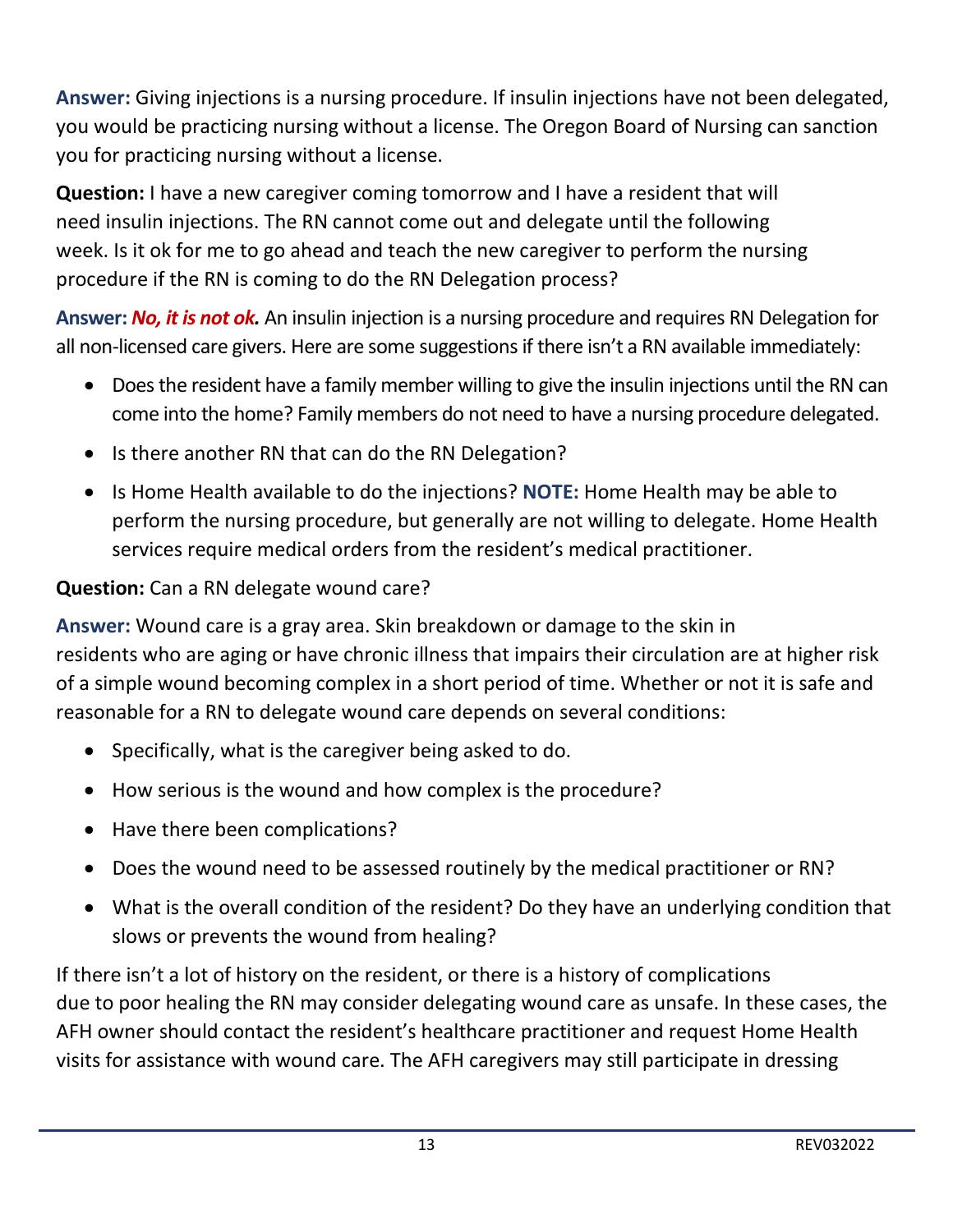changes, but the Home Health RN will provide the routine assessment and other interventions that cannot be delegated.

**Question:** Our setting requires written Protocols for certain conditions. Should the protocols be delegated?

**Answer:** Protocols may be part of the step-by-step instructions for a delegated nursing procedure. However, not all protocols are about nursing procedures. For example, a common protocol for individuals with developmental disabilities may be a high risk for aspiration. Aspiration protocols typically address:

- Food type and consistency.
- Fluid temperature or consistency.
- Positioning.
- When to call 9-1-1 and other information specific to the individual.

Protocols and RN Delegation do share one thing in common: the information is written specifically for the individual's needs, and it is not merely generic information. This is known as person-centered care.